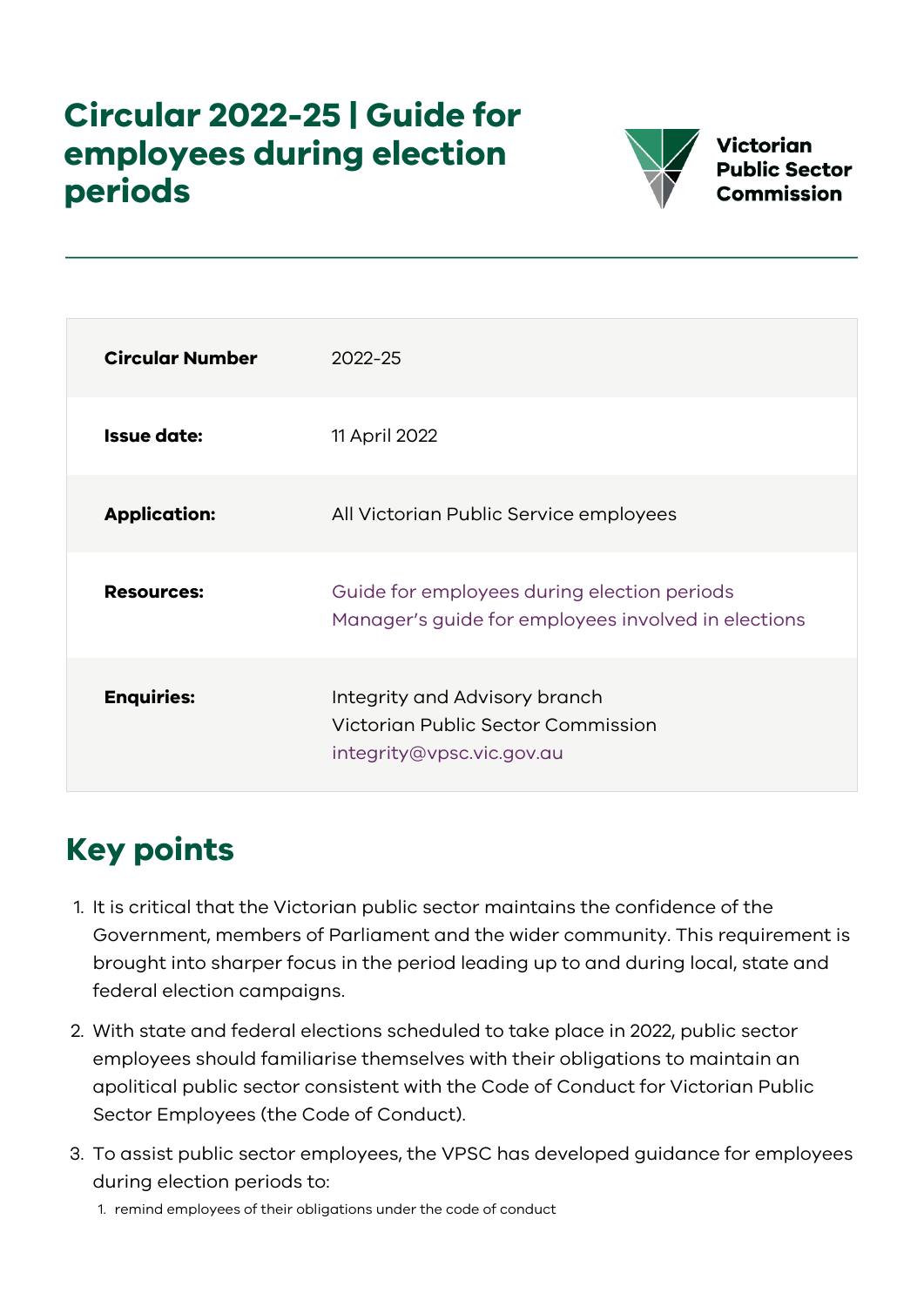- 2. provide advice on how to manage any potential conflicts of interest arising out of involvement in political activities
- 3. advice on requirements and limitations for standing for election.
- 4. The VPSC has also developed the manager's guide for employees involved in elections, which assists managers to understand what they must do to inform their employees of their public sector employment obligations if they choose to involve themselves in election activities.

#### **Background**

- 1. A federal election is to be held 21 May 2022, followed by a state election that is scheduled for 26 November 2022.
- 2. While the code of conduct applies at all times, election periods can represent a heightened risk for employees. This includes the potential for employees to inadvertently breach their obligations under the code due to the possible intersection of professional responsibilities and private beliefs and activities.
- 3. Public sector employees need to be mindful of their obligations under the code of conduct to ensure they remain impartial, apolitical and professional and if necessary put in place appropriate arrangements to manage any conflicts of interest.
- 4. Employees who are considering standing for elections also need to be aware of the different requirements and the potential impact on their employment in the Victorian public sector.

### **Scope**

- 1. All Victorian public sector employees are advised to review the guide for employees during election periods.
- 2. Public sector employees with managerial responsibilities are advised to review the manager's guide for employees involved in elections to familiarise themselves with their responsibilities.



'ictorian blic Sector nmiccion